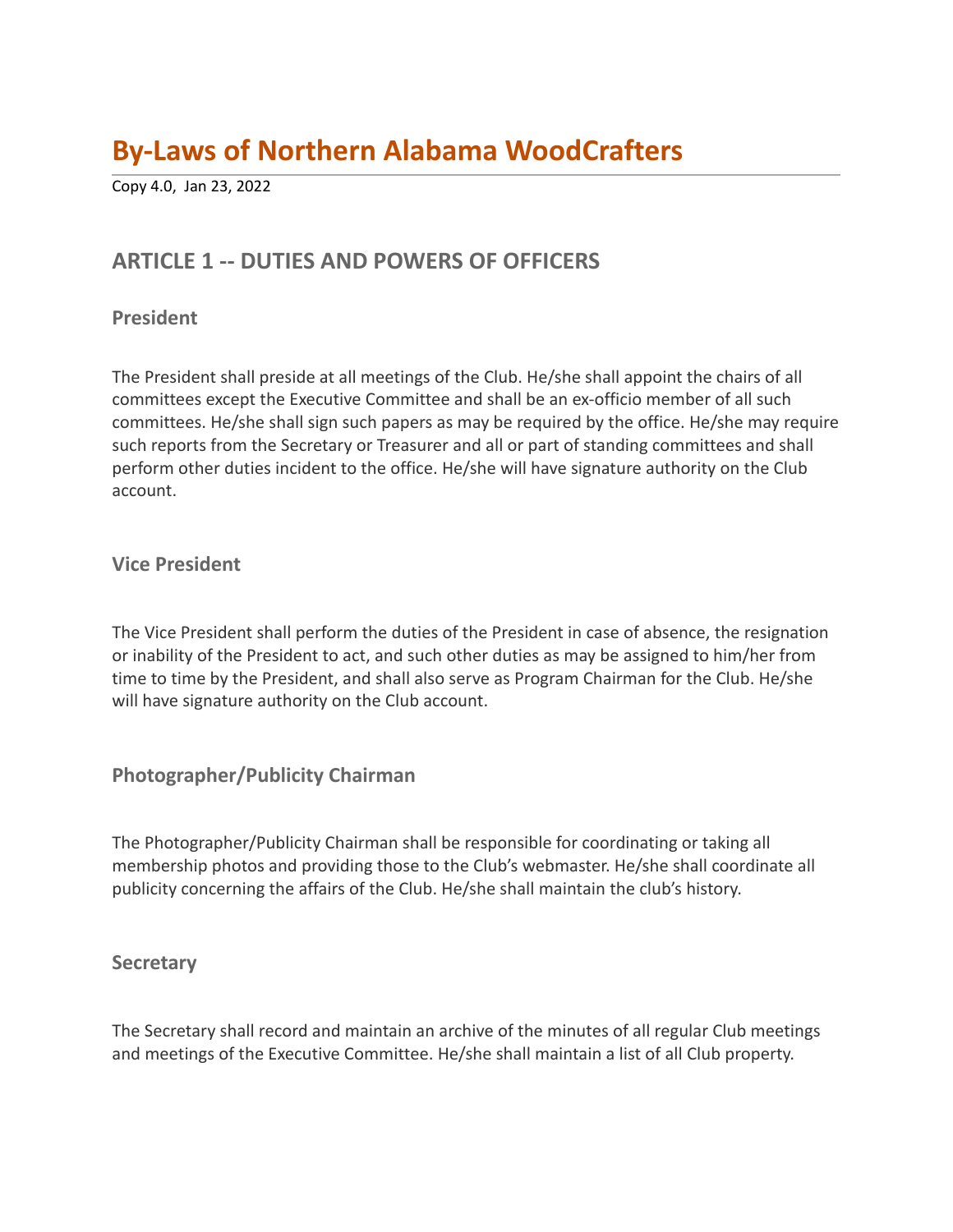He/she shall be responsible for publishing Club minutes by email to all members as well as posting the minutes to the Club website.

## **Membership Drive**

The Membership Drive person shall maintain a roster of all interested people who have been referred to receive information about and from the club. Additionally, this list will contain others who have signed up to receive a mailer from the club from a demonstration event, such as Panoply or Monte Sano. He/she shall be responsible for sending out an initial introduction letter, and then forth a reminder of upcoming meetings or events for a period up to one year after initial contact. The frequency of reminders is up to the Membership Drive person, but shall not be gapped more than 3 months. Coordination with the Treasurer will be necessary to maintain an accurate list, as these potential members transition to actual members.

#### **Treasurer**

The Treasurer shall submit an annual budget to the Executive Committee for approval, shall keep records of all money received and paid out by the Club, and shall issue a monthly financial report to the Executive Committee. A quarterly financial review with Club members to be held on the months of March, June, and September meetings. The end of year financial statement will be presented to the club at the January meeting. He/she shall collect dues and maintain and update the membership lists. He/she shall authorize procurement of materials and services as may be needed by the Club, provided the expenditures fall within the approved budget and will not result in a deficit. He/she shall ensure the Club account be maintained current. He/she will have signature authority on the Club account.

#### **Webmaster**

The Webmaster shall be responsible for maintaining the Club's website. He/she may appoint assistants necessary to provide the administration of the Club website. When assistants are appointed he/she shall inform the President and Vice-President. He/she shall maintain the code for the Club website and maintain a backup copy in case of disaster. He/she shall be responsible for the development and changes made to the Club website, and be given interim authority to make those changes, but shall review those changes at the executive committee for final approval.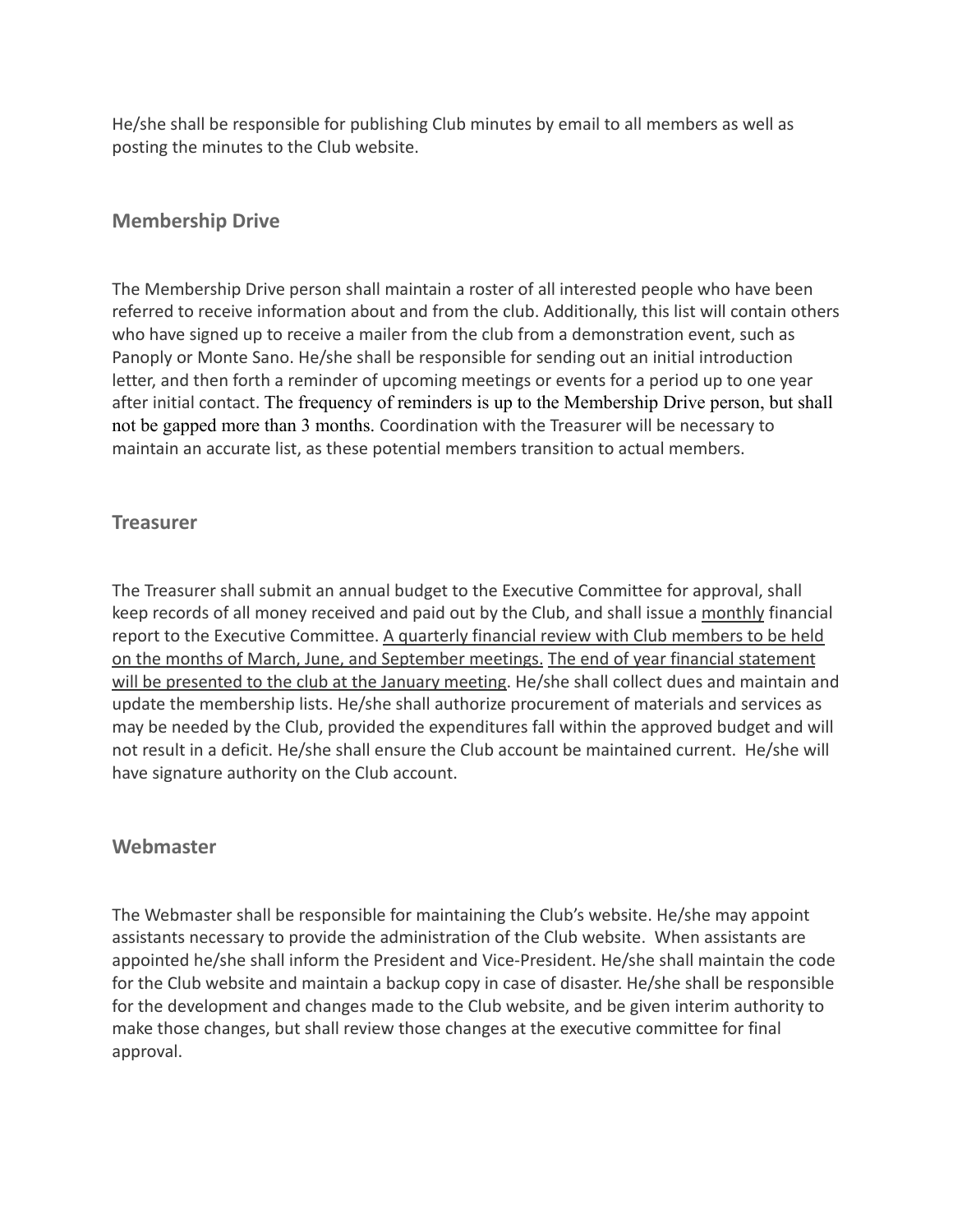# **ARTICLE 2 — DUTIES AND POWERS OF THE COMMITTEES**

## **Section 1**

There shall be an Executive Committee consisting of the elected officers and the immediate past President and Vice President. In the event of a vacancy, the President shall nominate a member to serve. The new member shall be enacted by a majority vote of the elected Club officers. The Executive Committee shall be the planning and policy making body of the Club.

## **Section 2**

There shall be a nominating committee, which is appointed by the President. This committee shall provide at least one nominee for each office listed in ARTICLE 3 of the Constitution, which will be filled by election. The nominating committee shall give a list of nominees to the President before the regular October meeting. It shall also be the duty of this committee to obtain the consent of the proposed nominees before entering their names on the ballot. The nomination committee shall have at least one executive committee member presiding. The typical rhythm for elections shall be:

- 1. Committee Nomination/Appointment: September
- 2. Nominations Announced: October, Receive votes by email
- 3. Elections: November
- 4. November/December: Elected Officers shadow

Section 3

The President shall appoint all committees not otherwise provided for in these By-Laws from time to time.

## **ARTICLE 3 — MEETINGS**

**Section 1**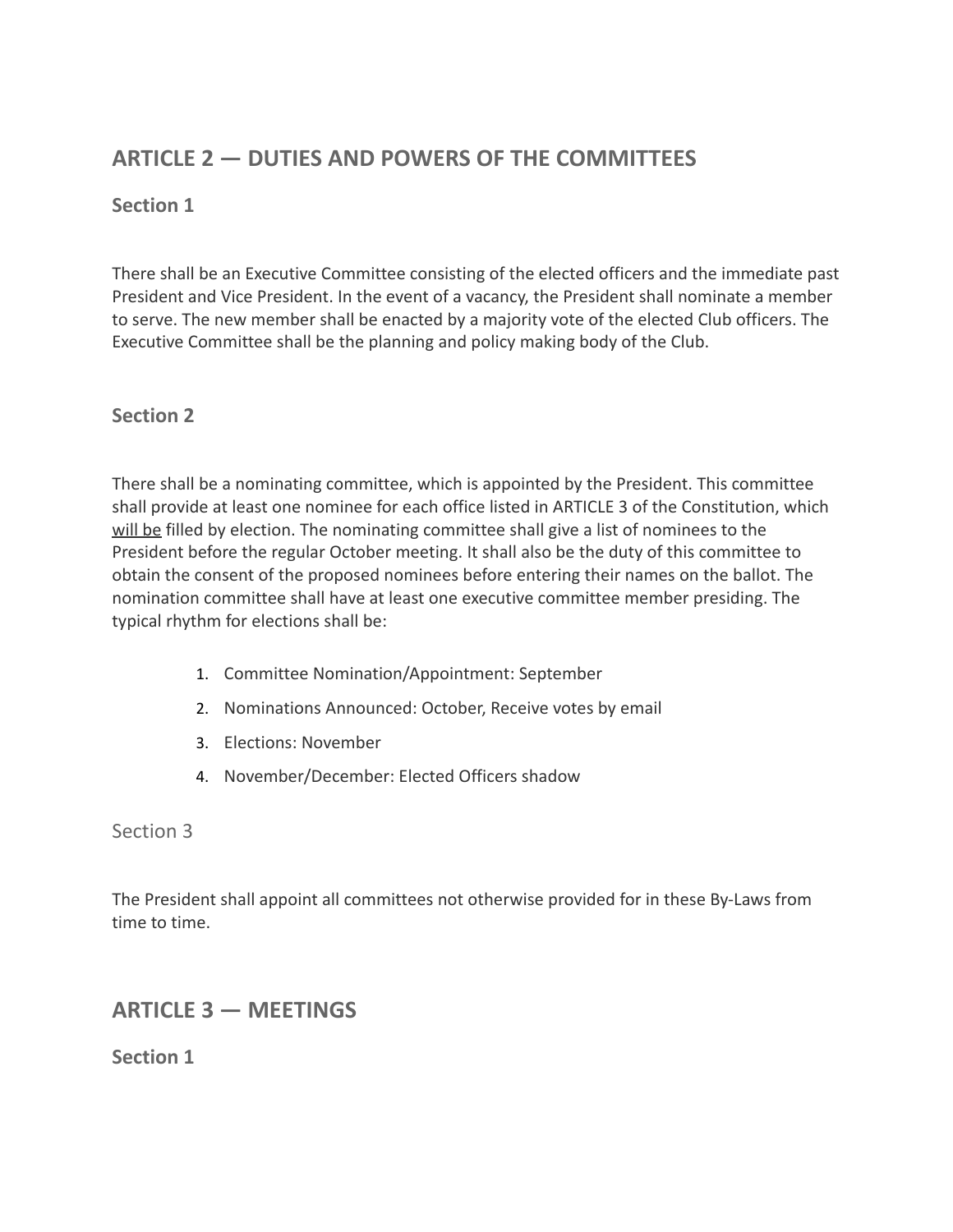The Club shall hold its regular meetings monthly at such times and places as may suit its convenience.

#### **Section 2**

The Club shall have special meetings upon the request of a majority of the Executive Committee or upon the request of thirty percent of regular Club members (but not less than 10 members). The notice for special meetings shall recite the exact nature of the business and only that business shall be transacted.

## **Section 3**

The Executive Committee shall be chaired by the current President and/or an agreed upon other Committee member, to be decided in Jan of the current year. The Executive Committee shall meet upon due notice at such times and places as may suit its convenience upon call of the Chairman or upon request of a majority of its members. The order of business shall be established by the Chairman of the Executive Committee, and meeting day/time announcements shall be presented to the committee no more than 4 months gapped. A quorum for an Executive Committee meeting shall consist of four members of the committee. In the absence of a quorum, the meeting shall adjourn to a later date.

#### **Section 4**

The suggested order of business for regular Club meetings shall be as follows:

- 1. Club Business or Executive Committee Reports
- 2. Old business
- 3. New business
- 4. Show and Tell
- 5. Break
- 6. Program
- 7. Adjournment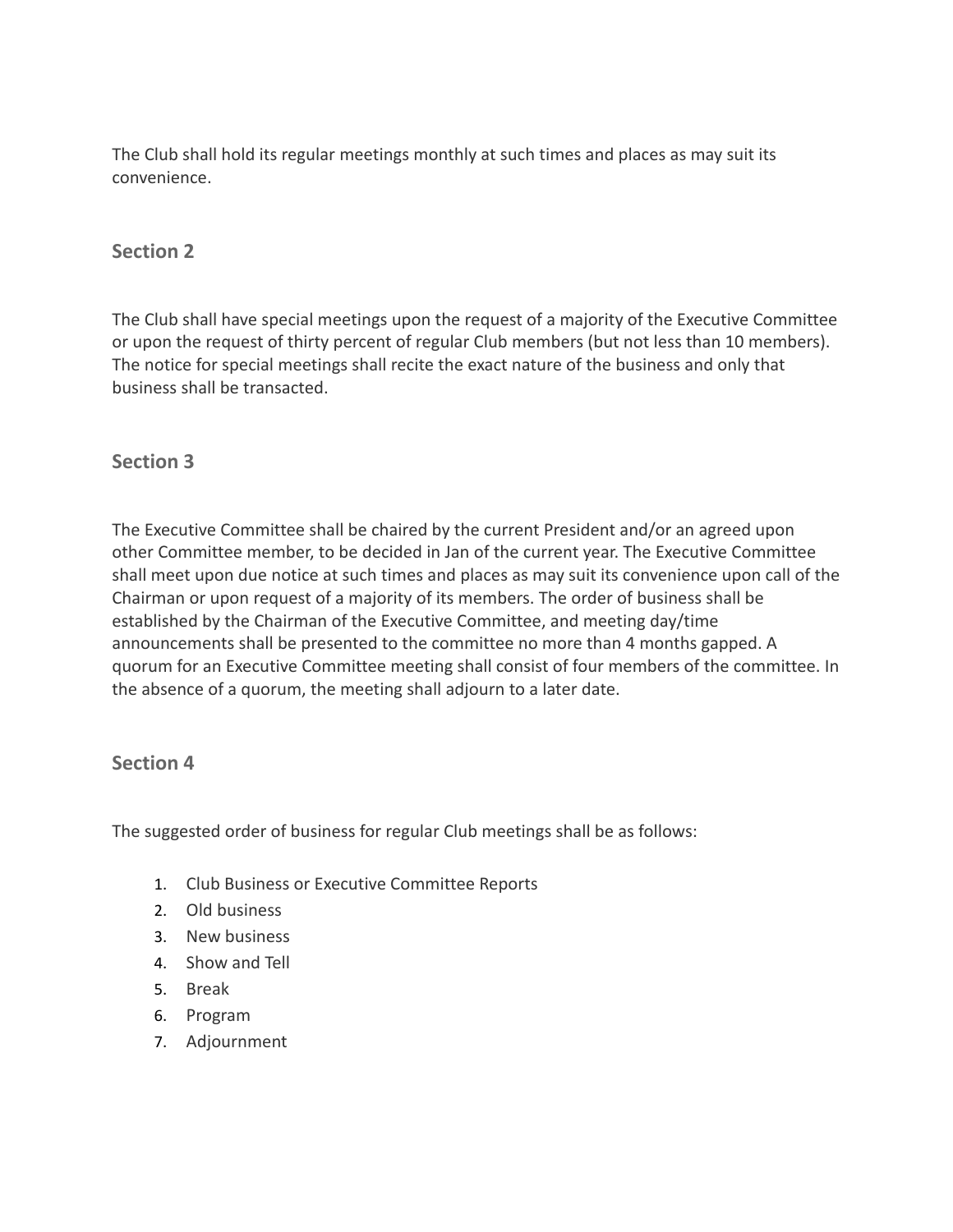The order of business shall be modified, as required by varying situations, at the discretion of the President or other presiding officer.

# **ARTICLE 4 – VACANCIES OF OFFICERS**

## **Section 1**

Whenever a vacancy occurs among the officers, the vacancy shall be filled by the Executive Committee. The President shall nominate a member to serve. The new member shall be enacted by a majority vote of the Executive Committee. The members so designated shall hold office until the next regular election.

In the event of a vacancy on the Executive Committee, the President shall nominate and agreed upon by a club member to serve. The new member shall be enacted by a majority vote of the elected Club officers.

## **Section 2**

Absence from three consecutive meetings, stated or called, of the Executive Committee without satisfactory excuse shall be deemed sufficient cause for declaring a vacancy.

# **ARTICLE 5 – ELECTION OF OFFICERS**

## **Section 1**

The President, Vice President, Secretary, Treasurer, Publicity Chairman, and Membership Drive shall be elected for a term of one year beginning January 1. Limitations on elected officers shall be based on the following: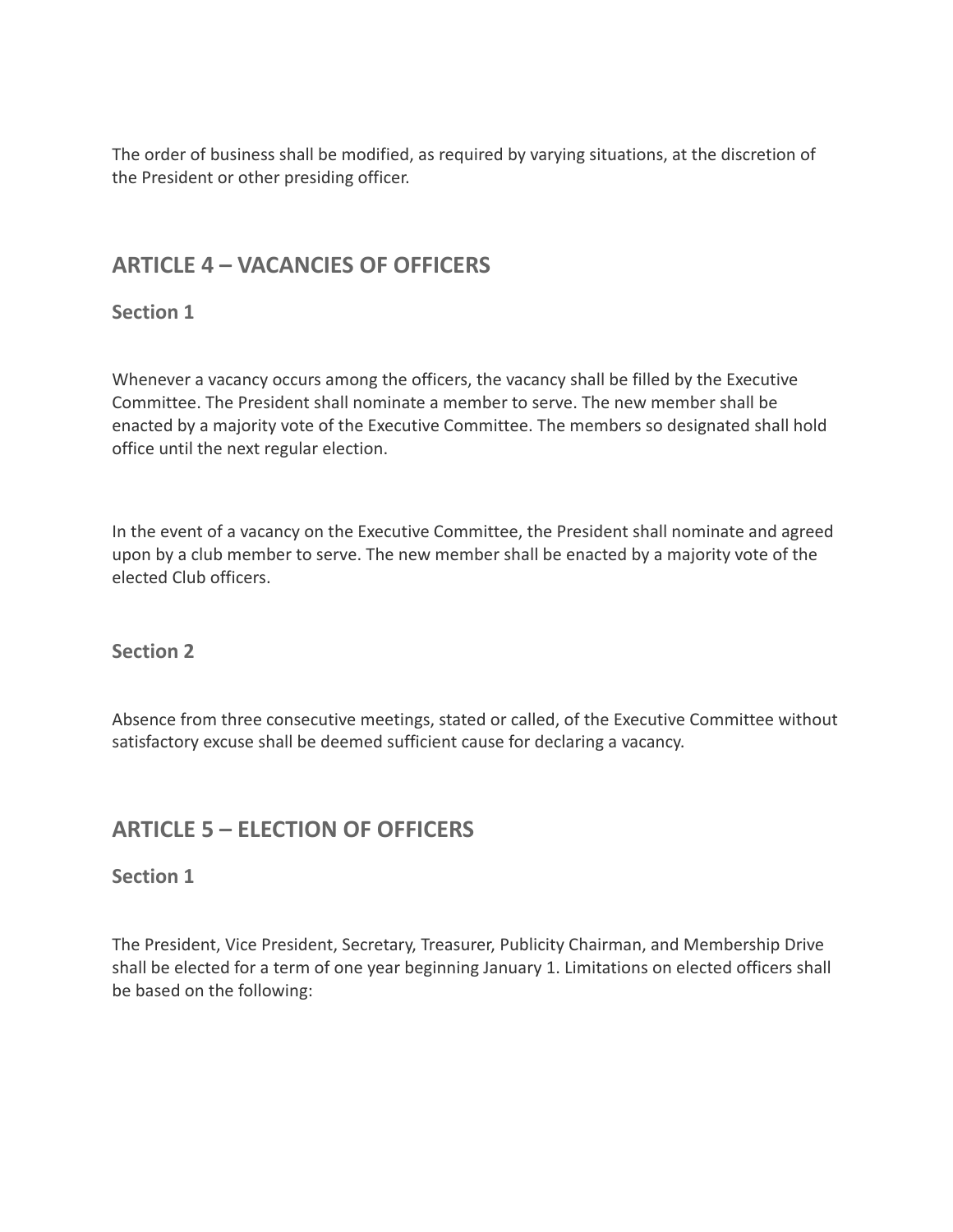President: Up to two Consecutive Terms and they can be nominated again after one year has passed upon their exit from office. The President shall remain on the executive committee until a new President is elected.

Vice President: Up to two Consecutive Terms and they can be nominated again after one year has passed upon their exit from office. The VP shall remain on the executive committee until a new VP is elected. The Vice President is eligible for the office of President during any election, or under other circumstances, regardless if it occurs at the end of his/her term(s).

Secretary: The Secretary is eligible for election of another office position immediately after announcing he/she will vacate the office of Secretary.

Treasurer/Membership Drive/Photographer/Webmaster: Shall have no limitations on the number of terms they may have; however, annually must confirm that they are willing to continue in office during election.

## **Section 2**

In the case of absence, death or inability of the President to perform the duties of the office, the position shall be filled by the Vice President. In the case of absence, death or inability of the President and Vice President to assume the office of President, the office of President and Vice President shall be filled by a special election. The date of this election shall be specified by the Executive Committee.

## **Section 3**

The Nominating Committee, as provided for under Article 2, Section 2 of the By-Laws shall furnish the list of nominees to the President before the regular October meeting. All presented nominees by the Nominating Committee must give consent before announcement of their nomination.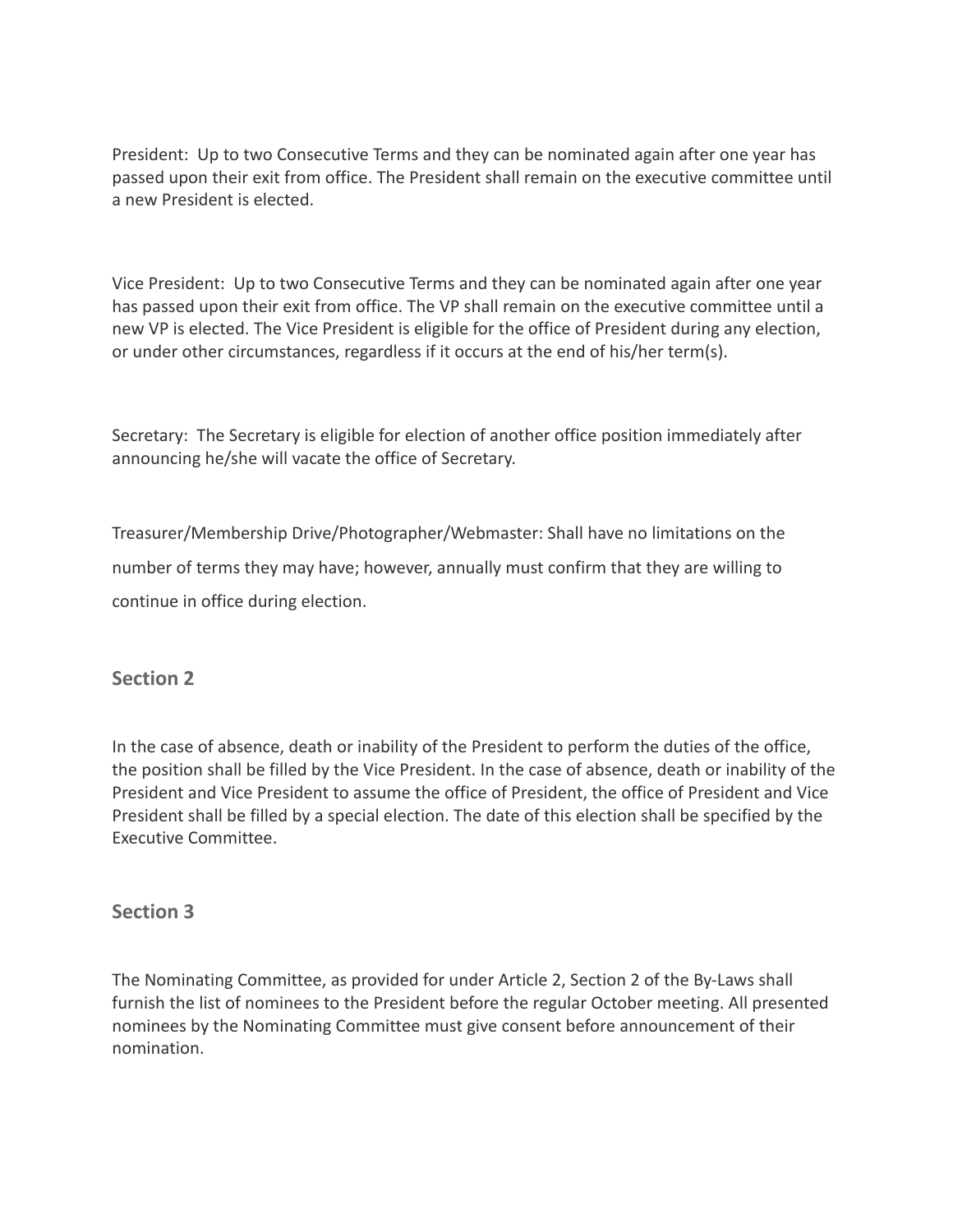Any member may make further nominations from the floor at the time of election.

#### **Section 4**

Voting shall be by secret ballot and shall be counted by the Secretary and Chairman of the Nominating Committee at the time of the election. Tie votes shall be the cause of a new vote to choose between the tied nominees.

# **ARTICLE 6 — AMENDMENTS TO CONSTITUTION AND BY-LAWS**

To amend the Constitution or By-Laws, the proposed amendment must be subscribed to by 25% of the membership. If the Executive Committee, by a two-thirds vote of the full committee, recommends its passage, it shall be made available to the general membership for vote. The proposed amendment shall be presented to the active membership at the next two regular Club meetings and the amendment vote shall be taken at the second of those meetings.

The Executive Committee may, if agreed upon by 100% of the full Committee, temporarily amend the By-Laws only. The temporary amendment shall be in effect for not more than two regular Club meetings. Amendment procedures as outlined above shall be initiated immediately upon adoption of the temporary amendment.

For passage, the amendment must receive the affirmative vote of at least four-fifths of all regular members voting.

#### **ARTICLE 7 — LIABILITY**

The Northern Alabama WoodCrafters are not liable for any accidents that might occur during any of the Club activities. The Club shall maintain a Liability Insurance Policy to be managed by the Executive Committee. The primary contact for this policy shall be the Secretary or Treasurer.

**ARTICLE 8 — PROPERTY**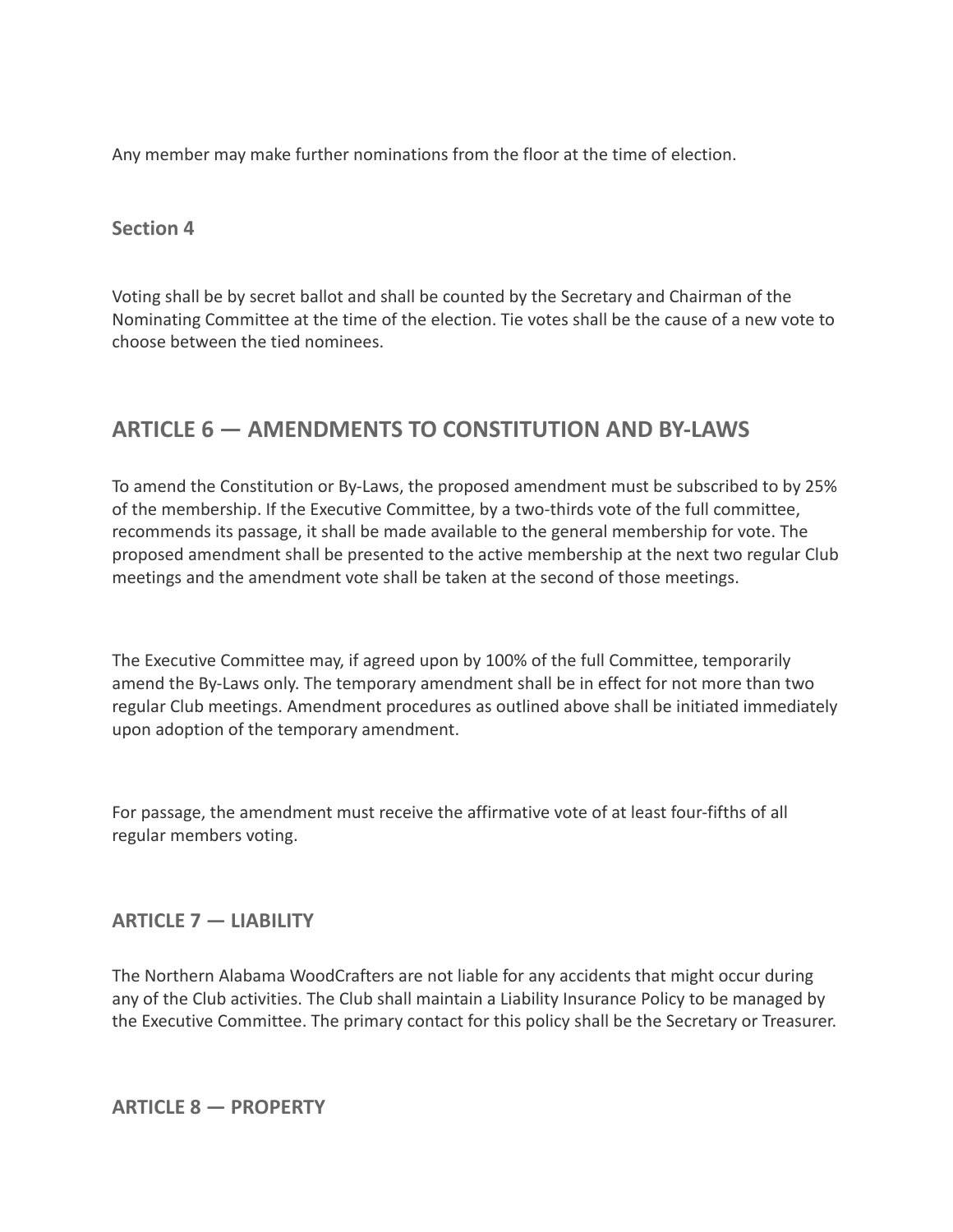**The Club shall acquire property** at the discretion of the Executive Committee. Such property shall be for the use of activities sanctioned by the Executive Committee. Control of the property shall be the responsibility of the President. In no event shall the Club experience a deficit to acquire property. A list of all Club property shall be maintained by the Secretary.

## **ARTICLE 9 — EXPENDITURES and Event Sales**

At least two officers of the Club must authorize any expenditure other than budgeted items. In the case of a needed expenditure for incidentals, the treasurer may authorize up to the value of \$30.00 in the event two officers cannot be contacted. In no case shall any expenditure result in a deficit. The President or Vice President may authorize up to \$60.00 without an Executive Committee vote. All club expenditures in excess of \$60.00 will be voted on by the Executive Committee, and considered authorized once a majority vote has been reached.

Any event where a club member sells items, he/she shall donate 10% of sales up to the maximum value of \$15.00. Additional donation would be up to the discretion of the member. He/She shall be responsible for maintaining sales and tax records for themselves. The NAWC shall not be responsible for any sales that an individual has made, and they shall not represent that sale as a Club Sale. Any items donated for exclusive Club Sales may be represented as NAWC items.

## **ARTICLE 10 -- DUES**

Dues shall be based on the calendar year and set for each year by the Executive Committee. Members joining during the year shall pay full dues until the month of July, at which point dues will be reduced by 50% for the remainder of the year. Members joining after November 1 shall pay for the following year's dues. Dues shall be set by the Executive Committee for each year, and shall be published by the Executive Committee in advance of the period in which they are to be in effect. The current dues schedule shall be as shown in the Appendix to these By-Laws.

## **ARTICLE 11 — DISSOLUTION**

Upon the dissolution of the Club, the Executive Committee, in its sole discretion, shall settle the Club's affairs by first discharging all of its debts and disposing of all of its property. The Executive